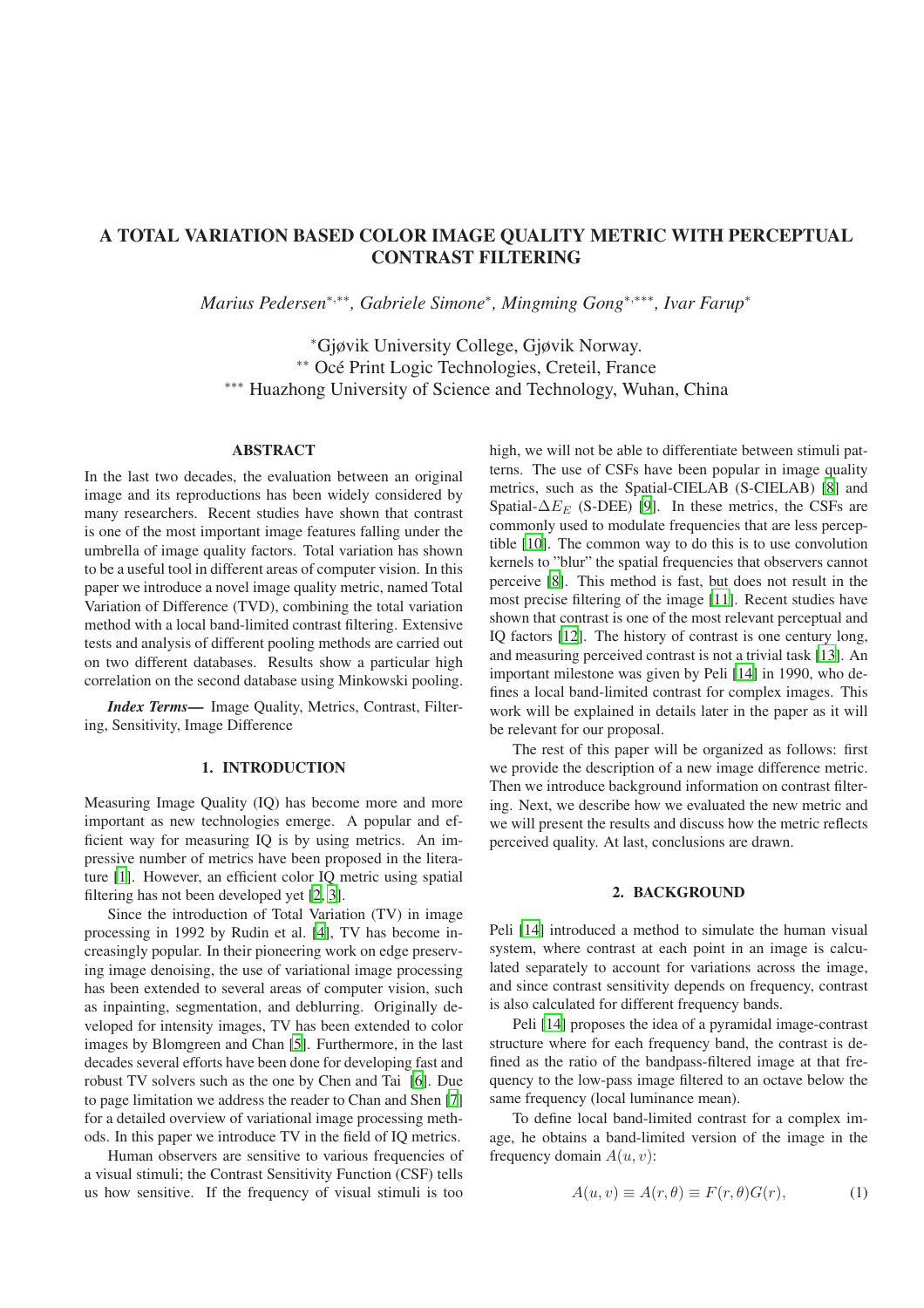

**Fig. 1**. Original on the left, simulated filtered image in the center, and CSF based filtered image on the right. The images simulate a distance of 200 cm.

<span id="page-1-0"></span>where  $u$  and  $v$  are the respective horizontal and vertical spatial frequency coordinates,  $G(r)$  is a band-pass filter, and r and  $\theta$ represent the respective polar spatial frequency coordinates:  $r = \sqrt{u^2 + v^2}$ ,  $\theta = \tan^{-1}(u/v)$ , and  $F(r, \theta)$  is the Fourier transform of the image  $I(x, y)$ .

In the spatial domain the filtered image  $a(x, y)$  can be represented similarly, that is, as:

$$
a(x,y) = I(x,y) * g(x,y), \tag{2}
$$

where  $*$  is the convolution, and  $q(x, y)$  is the inverse Fourier transform of the band-pass filter  $G(r)$ . In Peli's approach of measuring local contrast, the pyramid is obtained as follows:

$$
A_i(u, v) \equiv A_i(r, \theta) \equiv F(r, \theta) G_i(r), \tag{3}
$$

where  $G_i(r)$  is a cosine log filter centered at frequency of 2 i cycles/picture, expressed as:

$$
G_i(r) = \frac{1}{2} (1 + \cos(\pi \log_2 r - \pi i)).
$$
 (4)

The resulting contrast at the band of spatial frequencies can be represented as a two-dimensional array  $c_i(x, y)$ :

<span id="page-1-1"></span>
$$
c_i(x,y) = \frac{a_i(x,y)}{l_i(x,y)},\tag{5}
$$

where  $a_i(x, y)$  is the corresponding local luminance mean image and  $l_i(x, y)$  is a low-pass-filtered version of the image containing all energy below the band.

This filtering differs from other types of filtering because suprathreshold features retain contrast and are not washed out [\[14\]](#page-3-13) as seen in Figure [1.](#page-1-0)

## **3. THE NEW COLOR IMAGE QUALITY METRIC**

We propose a new color IQ metric based on contrast filtering and TV. First the original  $I<sub>O</sub>$  and reproduction  $I<sub>R</sub>$  are converted into the CIEXYZ color space. For each channel independently, the contrast of each pixel is calculated as described in Equation [5](#page-1-1) in Section [2.](#page-0-0) The contrast  $c$  of each pixel is then compared against the contrast sensitivity threshold  $(T)$  for the corresponding channel for each band. If the contrast is suprathreshold the information is perceptible and should be kept, if the contrast is subthreshold the information

is discarded. The contrast of each pixel is calculated for each band  $L_i(x, y)$ :

$$
L_i(x, y) = \begin{cases} c(x, y) & \text{if } c(x, y) > T \\ 0 & \text{else} \end{cases}
$$
 (6)

The final filtered image  $L_f$  is the sum over the *n* bands:

$$
L_f(x, y) = \sum_{i=1}^{n} L_i(x, y).
$$
 (7)

For the luminance contrast sensitivity thresholds we use the same as Peli [\[15](#page-3-14)] while for the chrominance thresholds we use the ones from Johnson and Fairchild [\[11\]](#page-3-10).

Since the CIEXYZ color space is not orthogonal, i.e. the  $X$  and  $Z$  channels contain luminance information, we separate these channels into a color part and a luminance part, filtered with their respective contrast sensitivity thresholds. To obtain the luminance bandpass information in the color channel  $(X_{BL})$ , the lowpass information in the color channel  $(X_L)$  is divided by the lowpass information in the luminance channel  $(Y_L)$ , and further multiplied with the bandpass information in the luminance channel  $(Y_B)$ :  $X_{BL} = (X_L/Y_L)Y_B$ . The color information in the color channel  $(X_{BC})$  is found by subtracting the luminance bandpass information in the color channel  $(C_{BL})$  from the bandpass information in the same color channel  $(X_B)$ :  $X_{BC} = X_B - X_{BL}$ .

After the filtering, the original and reproduction are converted to the log-compressed OSA-UCS color space as proposed by Oleari et al. [\[16](#page-3-15)]. Euclidean color differences in the OSA-UCS color space are shown to correlate well with perceived differences [\[17\]](#page-3-16).

The new Total Variation of Difference (TVD) metric, given the original contrast filtered image  $L<sub>O</sub>$  and its filtered reproduction  $L_R$ , is defined as following:

<span id="page-1-2"></span>
$$
TVD = \sqrt{\sum_{j} \left( \int_{\Omega} |\nabla L_{O_j} - \nabla L_{R_j}| dA \right)^2 + \lambda \int \sqrt{\sum_{j} (L_{O_j} - L_{R_j})^2} dA},
$$
\n(8)

where  $\sqrt{\sum_i (\int_{\Omega} |\nabla L_{O_j} - \nabla L_{R_j}| dA)^2}$  is the TV term, while  $\lambda \int \sqrt{\sum_j (L_{O_j} - L_{R_j})^2} dA$  is the Color Difference (CD) term.  $\Omega$  is the image domain,  $\lambda$  is the weighting parameter for the CD term, and  $j$  indicates the color channel. The TV term is similar to the Color TV defined by [\[5](#page-3-4)], except that we take the gradient of the difference between the original and reproduction, and the CD term is the Euclidean color difference.

We will also investigate other methods to reduce the number of IQ values into a single number representing quality, so called pooling strategies. For the TV term we will replace the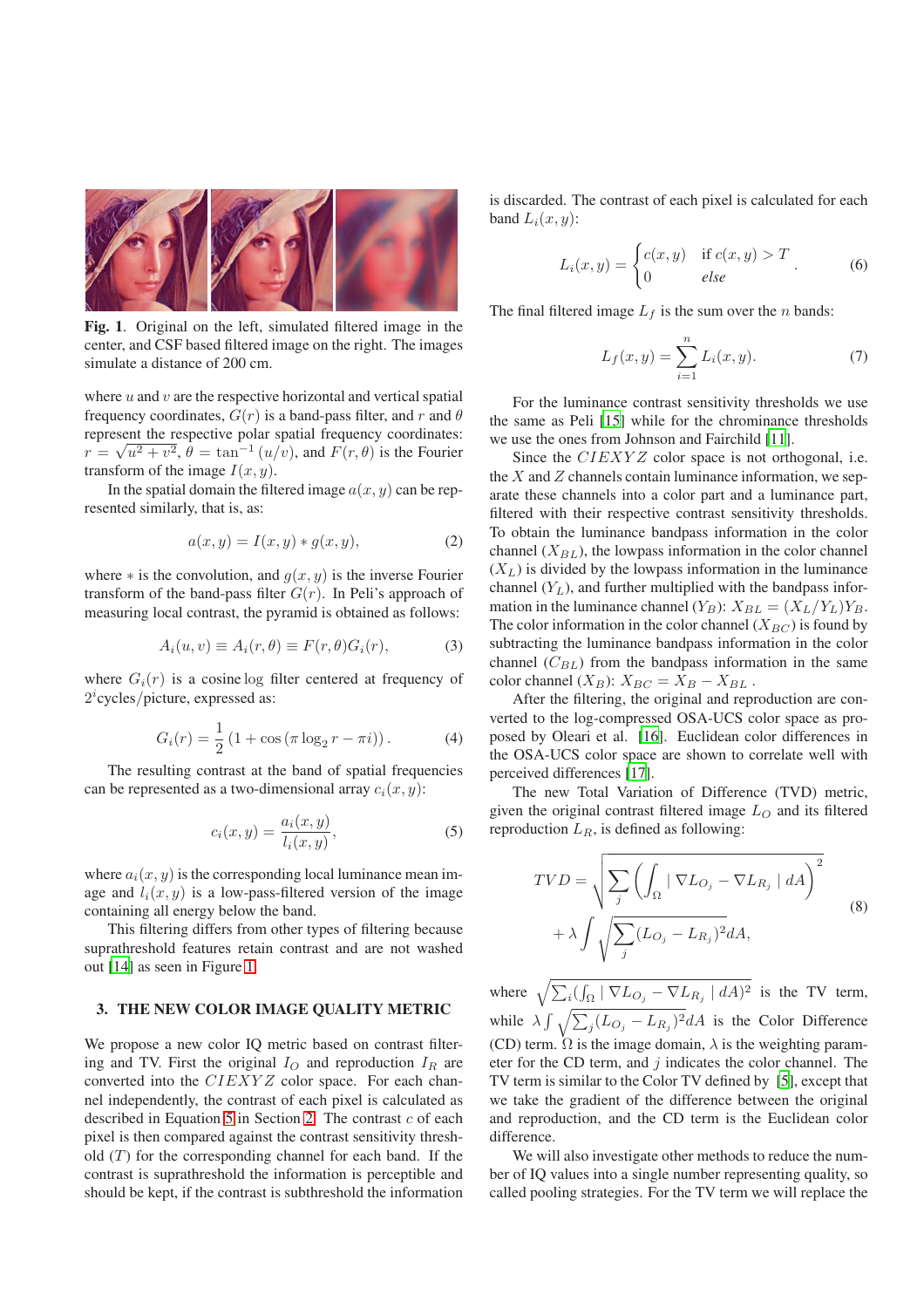standard outer norm (L2) over the color channels with the L1 norm, minimum, median and maximum. For the CD term we will replace the standard outer norm (average) over the image space with Minkowski (M) [\[18\]](#page-3-17), Monotonic Function (MF) [\[18\]](#page-3-17), information content [\[18](#page-3-17)], and two different information content based pooling methods based on saliency. We will also test 100  $\lambda$  values from 0 to 5, with equal steps.

### **4. EVALUATION**

To evaluate the performance of the proposed IQ metric will compare its results against the results of human observers. Two different data sets have been selected for the comparison.

#### **4.1. Test data sets**

The first test was proposed by Pedersen et al. [\[2\]](#page-3-1). The database contains 24 reference images (Figure [2\)](#page-2-0). The images were printed on an Oce Colorwave 600 CMYK wide format printer using three different rendering intents: perceptual, relative colorimetric, and relative colorimetric with black point compensation. Each printed image were judged by 15 observers. For details we refer to Pedersen et al. [\[2\]](#page-3-1).



<span id="page-2-0"></span>**Fig. 2**. The 24 reference images in the first test set.

The second test test consists of ten images (Figure [3\)](#page-2-1) from Pedersen et al. [\[3\]](#page-3-2). The images were printed by a HP DesignJet 10ps printer using four different modes: the best print mode and the perceptual intent, the best mode and relative colormetic intent, normal print mode and the perceptual intent, and the last with normal print mode and relative colorimetic intent. Ten observers judged the images according to color quality, from which z-scores were calculated. For details we refer to Pedersen et al. [\[3\]](#page-3-2).



<span id="page-2-1"></span>**Fig. 3**. The ten test images in the second test set.

In order to apply objective IQ metrics to these printed images, these images are scanned into digital images and stored without compression using the framework by Pedersen and Amirshahi [\[19](#page-3-18)].

In both data sets the observers were asked to judge the color quality of the images, and the ratings have been quantified as z-scores [\[20](#page-3-19)].

#### **4.2. Evaluation procedure**

Three state of the art IQ metrics have been chosen for comparison in the evaluation: S-CIELAB [\[8](#page-3-7)], S-DEE [\[9](#page-3-8)], and ABF

[\[21](#page-3-20)]. These are made for evaluating color, and other more traditional metrics, such as PSNR and MSE, are not, and therefore not included. We use three evaluation methods to compare the performance of different IQ metrics. Pearson Linear Correlation Coefficient (PLCC) is calculated for each image between the metric scores and subjective z-scores, and the first measure of performance is the mean PLCC of the whole database calculated as the average of PLCCs of each image. The second measure is the Percentage Of Images (POI) with PLCC higher than 60%. The last measure is the Rank Correlation (RC) [\[22](#page-3-21)], which is the PLCC correlation between objective rank order z-score and subjective z-score.

#### **4.3. Results and discussion**

We will show the results for the following configurations of the TVD metric; TV term with L1 and L2 pooling,  $\lambda$  equal to 0.1, and the best  $\lambda$ , and for the color term we will show the mean pooling together with the best pooling method. The results from the evaluation can be seen in Tables [1](#page-2-2) and [2](#page-3-22) for the first and second dataset. For the first test set a combination of the TV and CD terms, where the L1 pooling for the TV term,  $\lambda = 4$  and the MF pooling with  $p = 4$  gives the highest correlation with the perceived color quality. With a  $\lambda = 1$ we obtain results similar to existing metrics. TV shows the results for the TV term (Eq. [8\)](#page-1-2), without the spatial filtering and the CD term ( $\lambda = 0$ ). We see that it has similar performance for PLCC and POI, but a higher RC. Nonetheless, the performance of the new metric is not great, most likely since the visual differences of the first test is small, making the task very difficult for IQ metrics.

**Table 1**. Results for the first test set. The highest PLCC and POI is found with L1 pooling for the TV term,  $\lambda = 4$ , and using MF pooling with  $p = 4$  for the CD term.

<span id="page-2-2"></span>

| Metric                          | <b>PLCC</b> | <b>POI</b> | RC      |
|---------------------------------|-------------|------------|---------|
| <b>S-CIELAB</b>                 | $-0.29$     | 13%        | $-0.95$ |
| <b>S-DEE</b>                    | $-0.34$     | 13%        | $-0.92$ |
| ABF                             | $-0.39$     | 8%         | $-0.99$ |
| TVD ( $L1/\lambda = 1/mean$ )   | $-0.31$     | 8%         | $-0.94$ |
| TVD ( $L2/\lambda = 1/mean$ )   | $-0.30$     | 13%        | $-0.44$ |
| TVD $(L1/\lambda = 0)$          | $-0.15$     | 13%        | $-1.00$ |
| TVD $(L2/\lambda = 0)$          | $-0.16$     | 13%        | $-0.95$ |
| TVD $(L1/\lambda = 4/MF_{p=4})$ | 0.18        | 29%        | $-0.93$ |
| TV(L1)                          | $-0.26$     | 21%        | $-0.12$ |

For the second test set an equal weighting of the TV and CD term gives similar results to the state of the art metrics (Table [2\)](#page-3-22). However, by reducing the importance or removing the CD term the performance of the TVD greatly improves. TV without the spatial filtering and without the CD term, gives slightly lower performance, indicating that the spatial filtering adds value to the TVD metric.